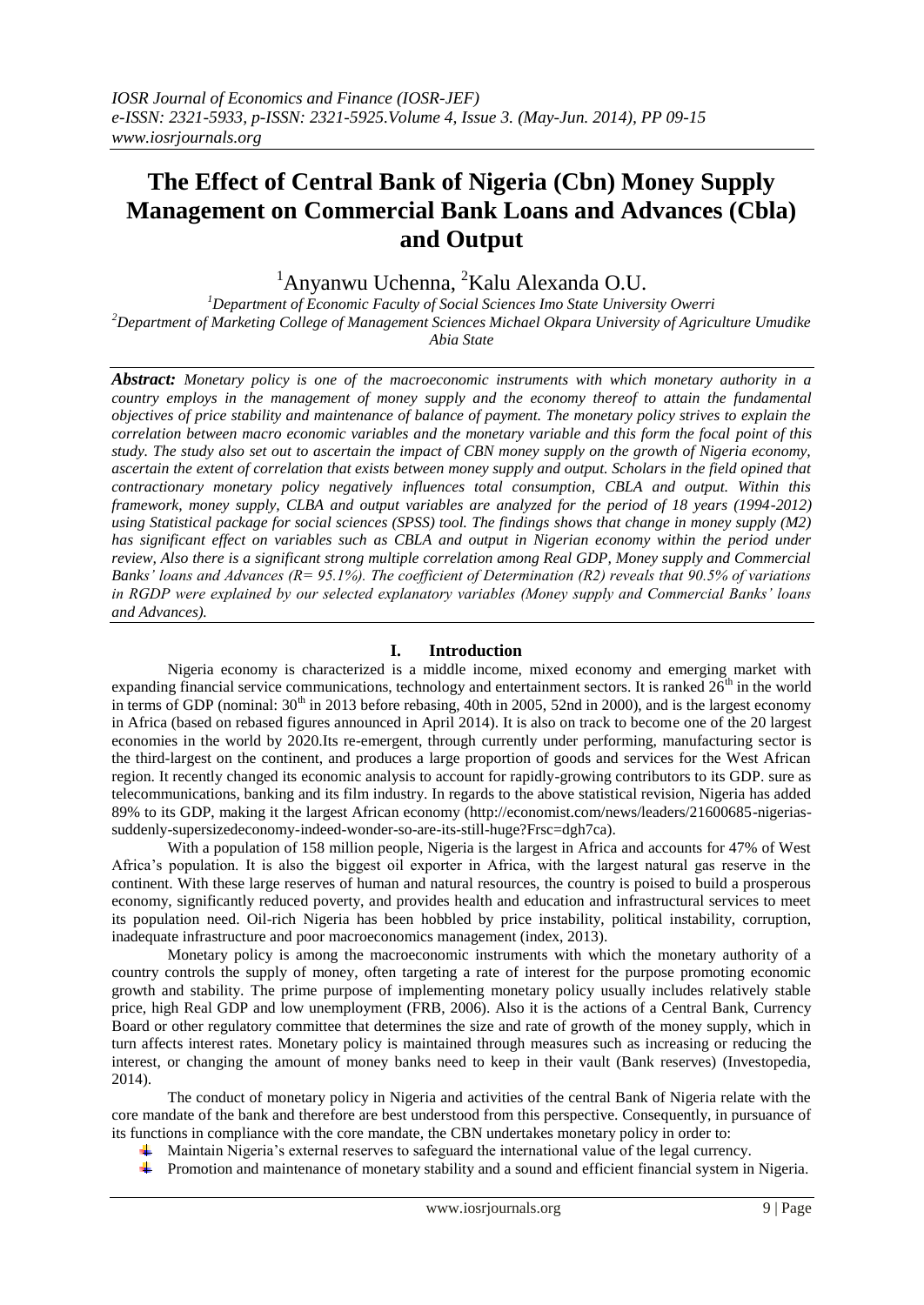- $\overline{\text{+}}$  Act as Banks banker
- Act as Banker and financial adviser to the Federal Government and
- 4. Act as lender of last resort to banks.

Furthermore, monetary policy is the macroeconomic policy laid down by the Central Bank. It involves management of money supply and interest rate and it is the demand side economic policy used by government of a country to achieve macroeconomic objectives like employment, inflation, price stability, liquidity, consumption and growth. Monetary policy can be expansionary or contractionary in nature. Increasing money supply and reducing interest rate indicate an expansionary policy. The reverse of this is a contractionary monetary policy. For example, liquidity is important for an economy to spur growth. To maintain liquidity, the CBN does it through their monetary policy. By purchasing bonds through open market operations, the CBN introduces money into the system and reduces the interest rate, thereby encouraging investor to sort for credits (Economic Times, 2014).

Since the establishment of CBN in 1959, it has continued to play the traditional role expected of a Central Bank, which is to regulate the stock of money in such a way as to promote the social welfare (Ajayi, 1999).

The role of CBN is focused and centered on the use of monetary policy equilibrium, rapid economic growth, price stability and external balance (Fasanya, et al, 2013; Adesoye et al, 2012). Over the decades, the major goals of monetary policy have often been the two later objectives. Thus money supply, employment rate and CBLA policy have dominated CBN's monetary policy focus based on assumptions that these are essential tools of achieving macroeconomic stability (Aliyu and Englama, 2009). In order to maintain equilibrium employment rate and output and a favorable balance of payment position, monetary instruments such as total loan or CBLA, industrial production index, money supply, credit ceilings, selective credit controls, as well as the prescription of cash reserve requirements and special deposits.

In a nutshell, monetary policy refers to a combination of measures designed to regulate the value, supply and cost of money in a given economy, in consonance with the expected level of economic activity (Okwu et al, 2011; Adesoye, et al, 2012). In most of our contemporary economies, the goals of monetary policy include price stability, maintenance of balance of payments equilibrium, promotion of employment and output growth and sustainable development (Folawewo and Osinubi, 2006). These goals are necessary for the attainment of internal and external balance and the promotion of long run economic growth.

## **II. Objectives Of The Study**

The main objective of this study is to ascertain the effect of CBN money supply management of CBLA and output in Nigeria Economy.

The also study set out to achieve the following sub objectives:

i. To investigate the impact of CBN money supply on the growth of Nigeria economy.

ii. To ascertain the extent of correlation that exists between money supply and output.

iii. To reveal if our model is statistically significant and if it could be used for forecasting.

#### **Statement Of Hypothese**

**Ho:** The effective money supply management of CBN has no positive impact on the output of Nigeria economy. **Hi:** The effective money supply management of CBN has positive impact on the output of Nigeria economy.

### **Signicance Of The Study**

This study is relevant to policy makers since it tries to establish a link between monetary sector and the real sector. This will substantiate the theoretical framework of IS-LM equilibrium and show how activities in the monetary sector transmit to the real sector. This will guide policy makers to ensure that equilibrium is always maintained in both monetary and real sector at all time.

## **Assumption Of The Research**

By appriori expectation, a link exists between the monetary sector policies and Real sector output. CBN management of money supply determines price level (Inflation Rate) of output and interest rate. At equilibrium between money supply and general output, a desired level signal for resource allocation, investors will invest more and expand output. Expansion of output will now add value to the total GDP.

## **Money Supply Management**

### **III. Review Of Related Literature**

The money supply or money stock is the total amount of monetary asset available in an economy at a specific time. Money supply data are recorded and published usually by government or Central Bank of the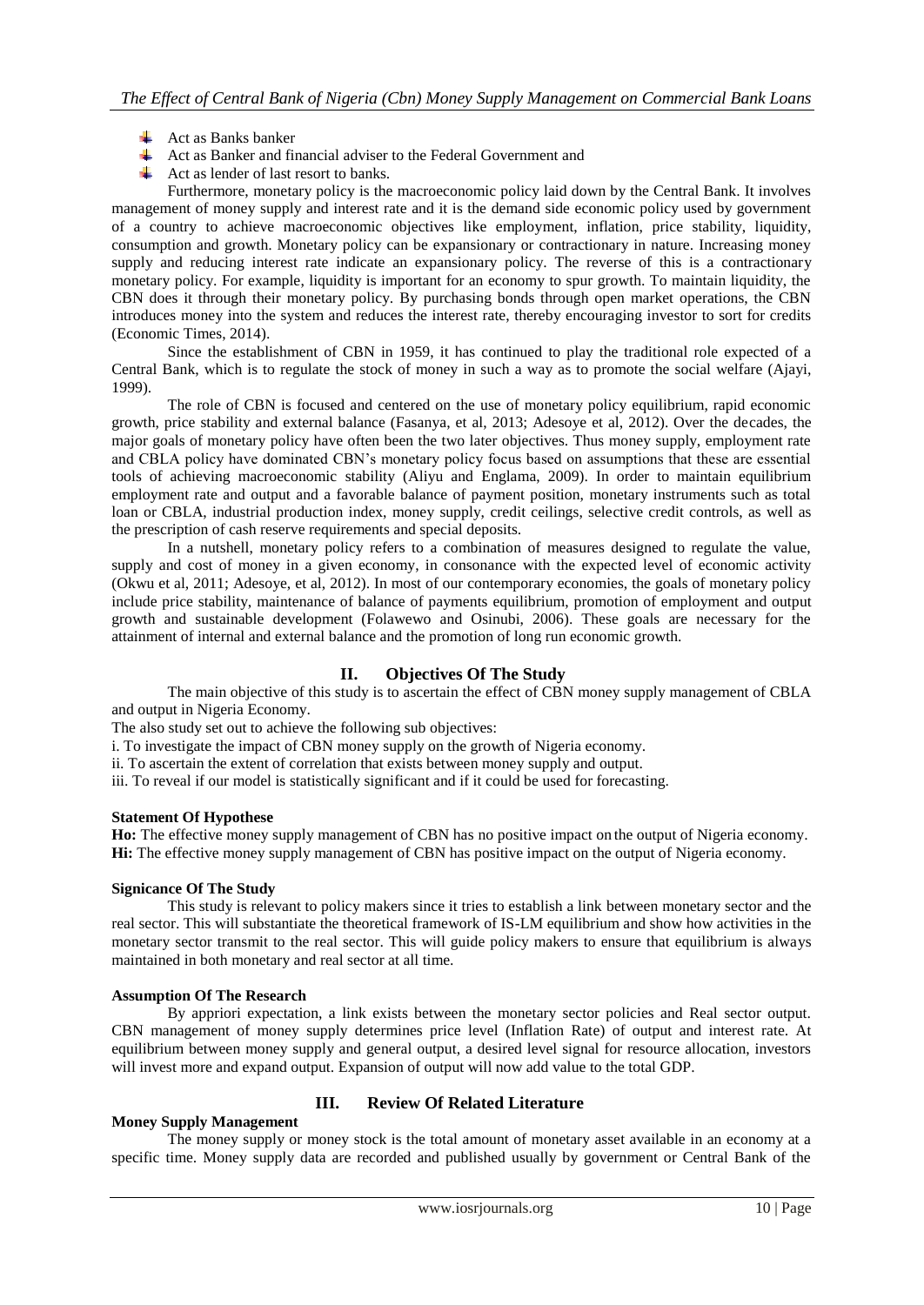country. Public and private sector analyst have long monitored changes in money supply because of its effect on the price level, inflation, the exchange rate and the business circle (Taylor, 2004).

In our contemporary society, it is comparatively important to promote maximum sustainable CBLA, employment and output and promote stable prices as the fundamental goals of the monetary authority. Stability in prices and some factors which includes technology and people's preferences for saving, working and risk taking over the long run is dependent on sustainable output growth and the rate of CBLA generates (Epstein and Heintz, 2006).

Monetary policy influence the performance of the economy's crucial factors such as output, inflation and Commercial Bank Loans Advances and also prices of goods, exchange rate, consumption rate, asset prices and investment decisions. Nevertheless, the central Bank of Nigeria cannot directly control inflation or influence output and CBLA directly, it affects them indirectly by raising or lowering a short-term interest rate or by changing the money supply through an open market operations, purchasing other securities – government bonds, to increase the money supply or selling securities to decrease it (Folawewo and Osinubi, 2008).

In our contemporary society, it is comparative important to promote maximum sustainable employment and out put and to promote stable price as the fundamental goals of the monetary policy. Stability in price and some factors which includes the technology and people preferences for saving work and risk talking over the long run is dependent sustainable output growth and the number of jobs it generates (employment )(Epstein and Heitz 2006; Bernanje and Gerter, 1995).

Monetary police influence the performance of the economy crucial factors such as output inflation, and employment and also price of goods, exchange rate, consumption rate, and asset price and investment decision. never the less, the central bank of Nigeria cant not directly control inflation or influence output and employment directly, it affect them in directly by raising or lowing a short term interest rate or by changing the money supply through an open market operation; purchasing other securities government bonds – to increase the money supply or selling securities decrease it (Folawewo and Osinobi, 2006).

In this note, the monetary transmission is the process which describes how police include changes in the variable such as aggregate employment and output. Transmission channels are individually link through which monetary police impulses (O.N.B, 2011).

## **IV. Monetary Policy And Its Effect Impulse On Nigeria Economy**

Over the globe, each and every monetary police impulse which can be the change of interest rate or change in monetary base has a lagged impact on the economy. The credit channel is one of the real economy and it is also classified as one the non-neoclassical transmission mechanism which can arise either from government interference in markets or through imperfection in private markets (Cambazoghi and karaalp, 2012).

Monetary policy plays a significant role on employment and output. Monetary policy is the deliberate control of money supply the rate of interest by the central bank with the motive of thriving to effect a change on employment, inflation or balance of payment since capital account of payments. Also by controlling interest rate, can effect changes in the capital accounts of a country balance of payment of since relatively high rates of interest in one country will attract funds from other countries in the short form. Monetary and fiscal policies are among the approach adopted to achieve economic stabilization. Generally, money supply comprises of (a) currency in circulation and (b) demand deposit (money in current account in Nigeria therefore Include the source of money supply in Nigeria therefore include the central bank of Nigeria which issues legal tender currency (naira and kobo)and commercial banks that create dispose money**.**

The central bank uses number of instruments to regulate money supply in the economy .this instrument is mainly used to control the money (credit) creating powers of the commercial banks. The instruments are as follows:

## **A. Bank Rates**

This refers to the rate of interest at which the central bank system, which will in turn, affect the rate at which the commercial banks lend too their customers. In practice we lend the bank rate is the rate at which the central bank would rediscount first class bills of exchange presented to it by the this count house. Change in this bank rate therefore effect commercial bank lending rate. An increase in the bank rate, for instance, will race the interest on loans made by commercial banks tom their customers. They will reduce borrowing and consequently money supply. On the other hands, a fall on the bank rate will reduces interest rate on loans made by commercial banks. This will encourage more customers to secure from their banks their by, increasing the amount of credit by the commercial banks.

#### **B. Special Deposits**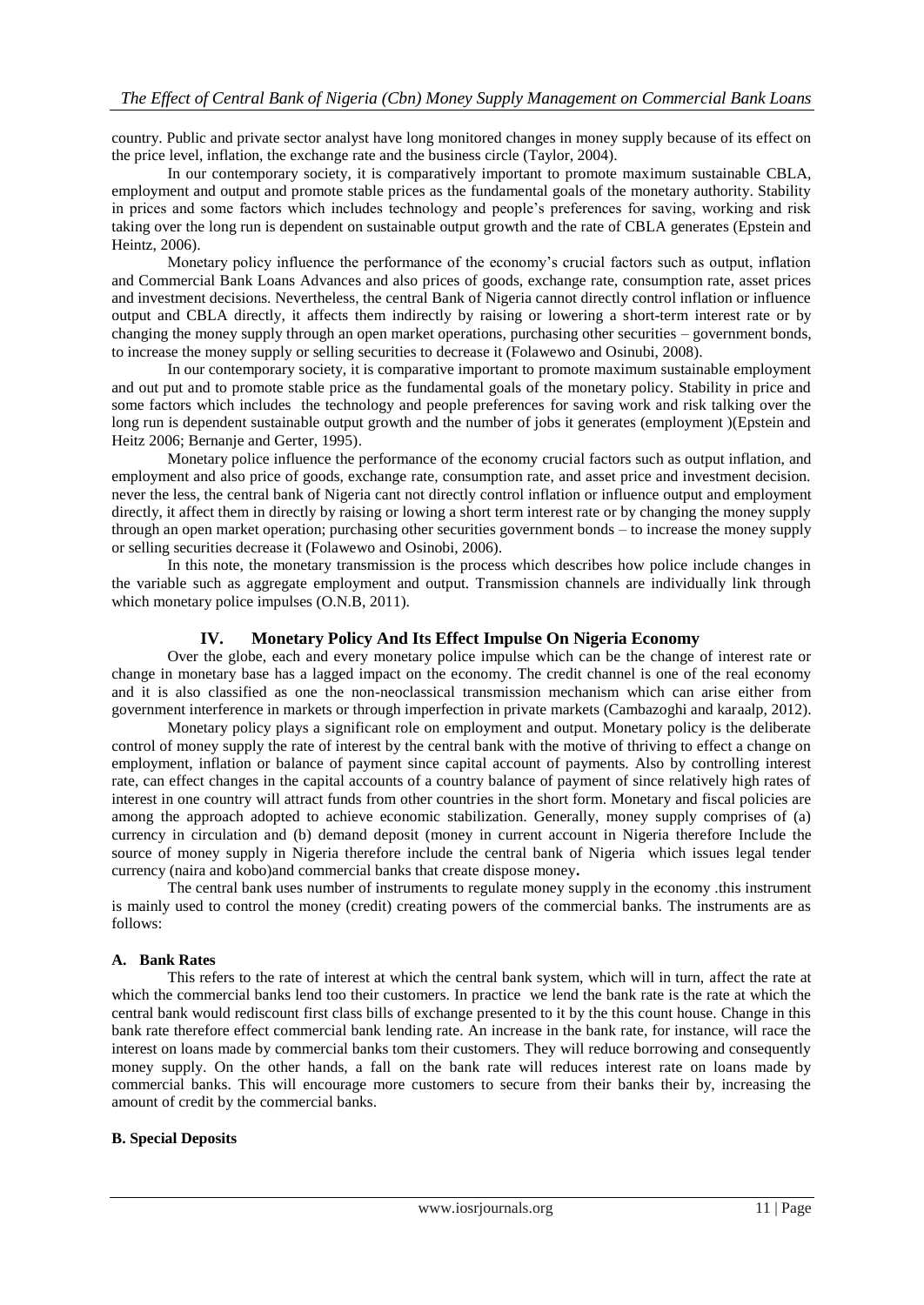This deposited on at the central bank of Nigeria the commercial bank respond to a special directive which current is minimum of 25bn. The scheme is designed to reduce bank lending in which case the bank are instructed to increase their frosts deposit if it whish to boost bank lending .

#### **C. Open Market Operation**

By buying or selling government securities on the open market , the central bank am vary the ability of the commercial banks to create. If , for instance it sell long term securities , he markets will be to reduce commercial bank deposit. This is because cheques will been drawn on the commercial banks in favor of the central banks by the commercial banks customers who have purchased the security .on the other hands when the central banks buy from the general public. It increases the case balance of the commercial banks by issuing out money to pay for the security purchased.

#### **D. Minimum Cash Ration**

Cash is the ration of a bank's case holding to it total deposit liability. It is also often referred to as inequality ration. There is a minimum level of case reserves the commercial must keep with the central banks. A change in minimum level of case reserve will affect commercial banks lending to their customers. Therefore, if the central bans raise the minimum case ration, the commercial banks will have to reduce their lending and rice versa. This is because an increase in the minimum case ration will reduce the deposit base of commercial banks and consequently their lending capacity.

#### **E) Request And Directive (Mural Suasion)**

All central banks usually have a statutory right to make request to other banks and it necessary to issue directive ensure that these are carried out. For instance , the Central Bank of Nigeria can instruct commercial banks not to lend beyond a certain amount not to lend for certain purpose consequently the CBN could advice commercial banks to allocate, say, 60 percent of their total lending of agriculture. It has also been mention earlier that monetary police can be expansion or contrationary.

Sanusi (2002) opined that the ability of the CBN to propose an effective monetary in a globalised and rapidly integrated financial market environment depends on several factors. These include: instituting appropriate legal framework, institutional structure and conducive political environment, which allows the Bank to operate with reference to excising its instrument and operational autonomy in decision- making, the degree of coordination between monetary and fiscal polices to ensure consistency and complementary; the general macrocosmic environment, including the stage of environment, depth and stability of the financial market as well as the efficiency of the payments and settlement system; the level and adequacy of information and communication facilities; and the availability of adequate, reliable, consistent, timely and high quality information to the Banks. He lay emphases that seeking a proper role for monetary policy in promoting strong and sustainable growth in a stable macroeconomic environment in Nigeria is an on-going challenge for the central bank. Furthermore, Nneka (2013) sectors in Nigeria for time frame 1986 to 2009. She noted that the main focus of monetary policy in relation to the manufacturing sector has always been the stimulation of output, employment and the promotion of domestic and external stability, while that of fiscal policy has been the generation of revenue for the government and the protection of domestic infant industries against unfair completion from import and dumping. Victor Error correction (VEC) and ordinary least square (OLS) estuations were sued to study the models for significance, magnitude, direction and relationship. The study revealed that money supply positively affected manufacturing output, index while company lending rate, company income tax rate, inflation rate, Exchange rate has a negative impact to the performance of the manufacturing sector over the years. They recommended that expansionary policies we vital for the growth of the manufacturing sector in Nigeria which in turn would lead to economic growth.

Familoni (1989) agreed that before monetary policy can produce the expected results as held by the classical economists, highly integrated and monetize economy and regular information network system are indispensable. He however lamented that Nigerian economy lacks the fundamental flexibilities (in line with interest rate, treasury Certificates etc) which could have aided a much more effective use of monetary policy. He therefore denounced the classical preference of monetary policy over fiscal policy on the basis of their empirical evidence and believed that it would only work for a developed economy and suggested, where necessary, the mixture of both policies for better performance in a developing economy like Nigeria.

#### **V. Data Analysis And Interpresentation**

#### **Regression**

|   | MS        | <b>RGDP</b> | CBLA      |
|---|-----------|-------------|-----------|
|   | 266944.90 | 275450.56   | 94183.90  |
| ∼ | 318763.50 | 281407.40   | 144569.60 |
|   | 370333.50 | 293745.38   | 169437.10 |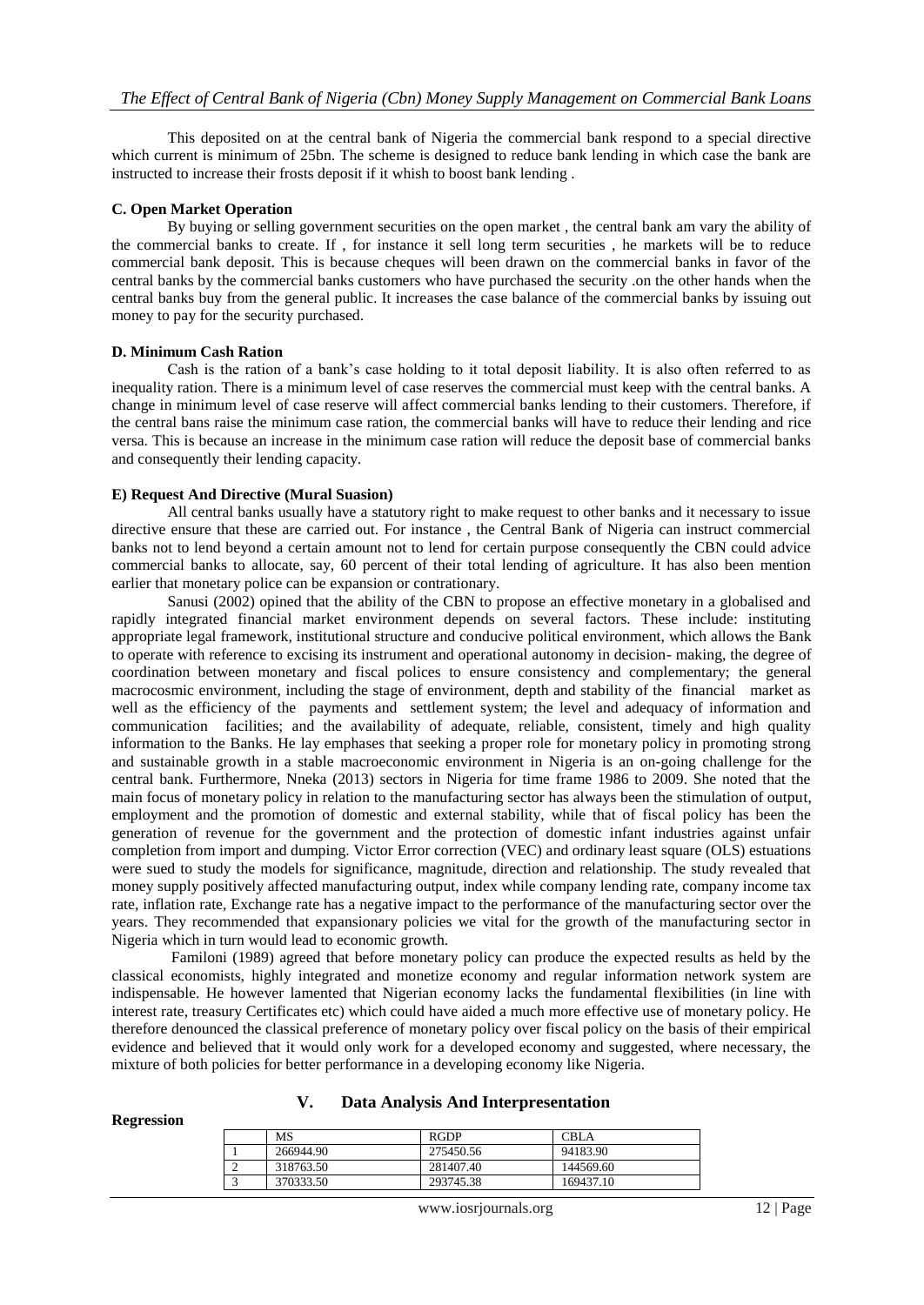# *The Effect of Central Bank of Nigeria (Cbn) Money Supply Management on Commercial Bank Loans*

| 4              | 429731.30   | 302022.48 | 385550.50  |
|----------------|-------------|-----------|------------|
| 5              | 525637.80   | 310890.05 | 272895.50  |
| 6              | 699733.70   | 312183.48 | 322764.90  |
| $\overline{7}$ | 1036079.50  | 329178.74 | 508302.20  |
| 8              | 1315869.10  | 356994.26 | 796164.80  |
| 9              | 1599494.60  | 433203.51 | 954628.80  |
| 10             | 1985191.80  | 477532.98 | 1210033.10 |
| 11             | 2263587.90  | 527576.04 | 1519242.70 |
| 12             | 2814846.10  | 561931.39 | 1976711.20 |
| 13             | 4027901.70  | 595821.61 | 2524297.90 |
| 14             | 5809826.50  | 634251.14 | 4813488.80 |
| 15             | 9166835.30  | 674888.95 | 7799400.10 |
| 16             | 10780627.10 | 718977.33 | 8912143.10 |
| 17             | 11525530.34 | 776332.21 | 7706430.40 |
| 18             | 13303494.50 | 834161.83 | 7312726.00 |
| 19             | 15483847.50 | 888893.00 | 8150030.30 |

## **Descriptive Statistics**

|             | Mean        | Std.Deviation | N  |
|-------------|-------------|---------------|----|
| <b>RGDP</b> | 504496.9653 | 204775.1337   | 19 |
| MS          | 4406540.876 | 5024821.203   | 19 |
| CBLA        | 2924894.784 | 3303285.779   | 10 |

## **Correlations**

|                          |             | <b>RGDP</b> | <b>MS</b> | <b>CBLA</b> |
|--------------------------|-------------|-------------|-----------|-------------|
| Pearson Correlation RGDP |             | 1.000       | .950      | .927        |
|                          | MS          | .950        | 1.000     | .965        |
|                          | <b>CBLA</b> | .927        | .965      | 1.000       |
| $Sig(1-Tailed)$          | RGDP        |             | .000      | .000        |
|                          | МS          | .000        | ٠         |             |
|                          | <b>CBLA</b> | .000        | .000      | .000        |
|                          |             |             |           | $\cdot$     |
| N                        | <b>RGDP</b> | 19          | 19        | 19          |
|                          | МS          | 19          | 19        | 19          |
|                          | <b>CBLA</b> | 19          | 19        | 19          |

# **Varieables Entered /Removed<sup>a</sup>**

|       | $\mathbf{v}$<br>V ariables<br>- | Variables<br>$\mathbf{v}$ |        |
|-------|---------------------------------|---------------------------|--------|
| Model | Entered                         | Removed                   | method |
|       | CBLA.MS <sup>b</sup>            |                           | Enter  |

a. dependent Variable:RGDP

b. All requested Variables entered

# **Model Summary<sup>b</sup>**

|       |                   |          | Adjusted R | Std.Error<br>the<br><sub>of</sub> | <b>ChangesStatistics</b> |          |     |
|-------|-------------------|----------|------------|-----------------------------------|--------------------------|----------|-----|
| Model | R                 | R Square | Square     | Estimate                          |                          |          |     |
|       |                   |          |            |                                   | R square change          | F Change | df1 |
|       |                   |          |            |                                   |                          |          |     |
|       | .951 <sup>a</sup> | .905     | .893       | 66975.65265                       | .905                     | 76.132   |     |

## **Model Summery<sup>b</sup>**

|       | Change Statistics |              |               |
|-------|-------------------|--------------|---------------|
| Model | df2               | Sig.F Change | Durbin-Watson |
|       | 16                | .000         | .299          |

a. Predictors(constant),CBLA,MS

b. Dependent Variable: RGDP

# **ANOVA<sup>a</sup>**

|       |            | Sum of Squares |    |             |        |      |
|-------|------------|----------------|----|-------------|--------|------|
| Model |            |                | df | Mean square | п      | Sig  |
| . .   | Regression | $6.830E+11$    |    | $3.415E+11$ | 76.132 | .000 |
|       | Residual   | 71771808766    | 16 | 4485738048  |        |      |
|       | Total      |                | 18 |             |        |      |
|       |            | $7.548E+11$    |    |             |        |      |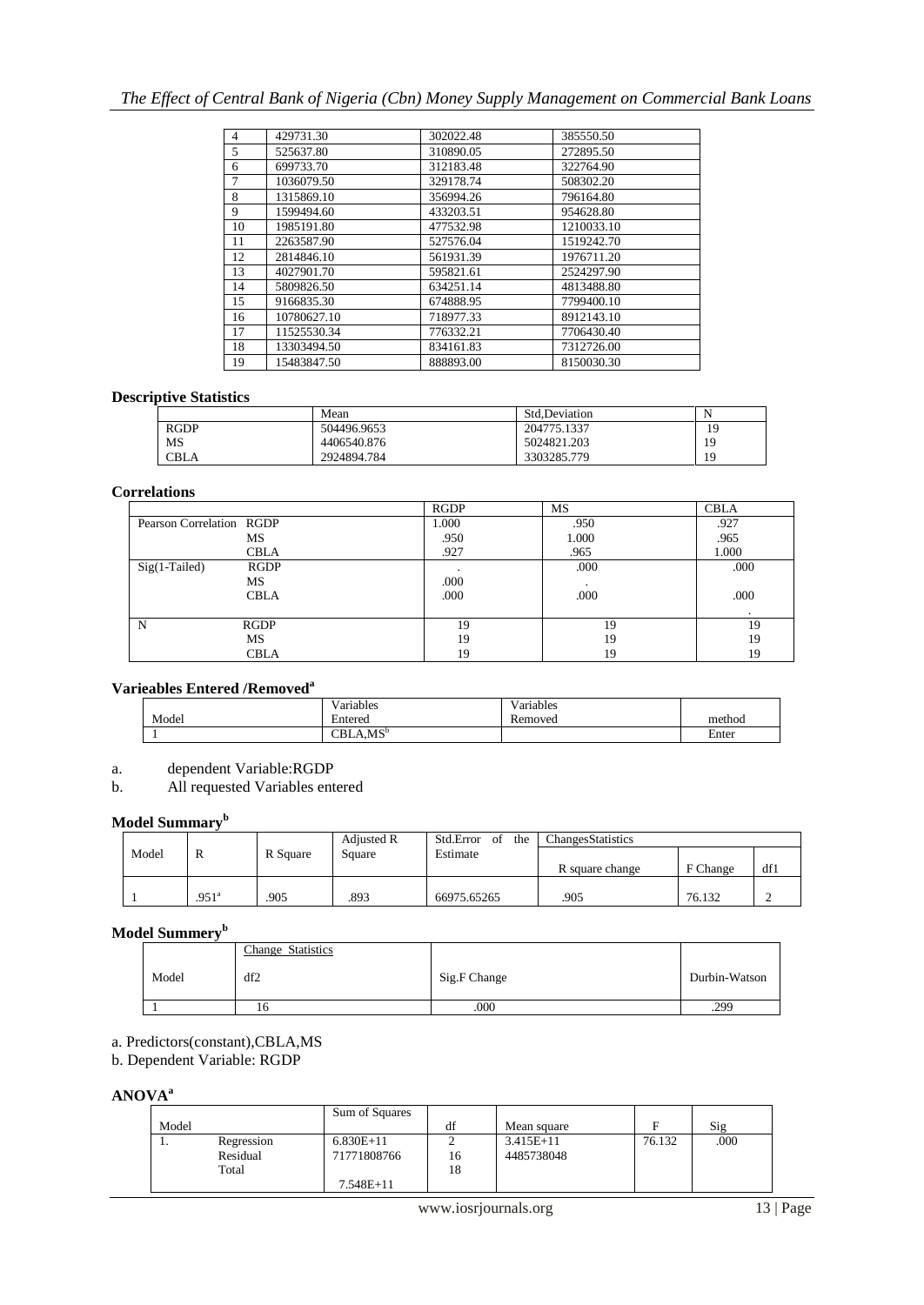## a. Dependent Variable:RGDP

#### b. Predictors(Constant,CBLA, MS

#### **Coefficients<sup>a</sup>**

| Model      | Unstandardized<br>Coefficient | Std.Error | Standardized<br>coefficient |        | Sig  |
|------------|-------------------------------|-----------|-----------------------------|--------|------|
|            |                               |           | Beta                        |        |      |
| (Constant) | 3326068.459                   | 20816.213 |                             | 15.978 | .000 |
| MS         | .033                          | .012      | 805                         | 2.742  | .014 |
| CBLA       | .009                          | .018      | .150                        | .512   | .616 |

## **Coefficients<sup>a</sup>**

| Model                           |                               | 95.0% Confidence Interval for B |              | Correlations |              |  |
|---------------------------------|-------------------------------|---------------------------------|--------------|--------------|--------------|--|
|                                 |                               |                                 | Zero-order   | Partial      | Part         |  |
|                                 | Lower Bound                   | Upper Bound                     |              |              |              |  |
| (Constant)<br>МS<br><b>CBLA</b> | 288480.059<br>.007<br>$-.029$ | 376736.859<br>.058<br>.048      | .950<br>.927 | .565<br>.127 | .211<br>.039 |  |

#### a. Dependent Variable: RGDP

#### **Residuals Statistics<sup>a</sup>**

|                 | Minimum        | Maximum     | Mean        | <b>Std.Deviation</b> |    |
|-----------------|----------------|-------------|-------------|----------------------|----|
| Predicted value | 342247.6875    | 916764.6875 | 504496.9653 | 194796.1311          | 19 |
|                 | $-66797.08594$ | 18512.8984  | .00000      | 63145.25088          | 19 |
|                 | $-.833$        | 2.116       | .000        | 1.000                | 19 |
|                 | -.997          | .769        | .000        | 943                  | 19 |

a. Dependent Variable:RGDP

### **VI. Regression Summary**

| $RGDP =$       |                           | $332,608.459 + 0.33Ms + 0.009 \text{ CBLA} + \text{et}$ |
|----------------|---------------------------|---------------------------------------------------------|
| S.E            | $\mathbf{r} = \mathbf{r}$ | $(20,816.213)$ $(0.012)$ $(0.018)$                      |
| R              | $=$                       | 95.1%                                                   |
| $\mathbf{R}^2$ |                           | 90.5%                                                   |
| Where:         |                           |                                                         |

RGDP= Real GDP, Ms = money supply, CBLA= Commercial bank loans and Advances to the economy.

#### **VII. Interpretation**

Our result shows that there is a significant strong multiple correction among RGDP, money supply and commercial banks loans and Advance (R=95.5%).

The coefficient of determination  $(R^2)$  reveals that 90.5% variations in RGDP were explained by our selected explanatory variables (money supply and commercial banks loans and Advances). From our Regression summary, CBN management of money supply has a statistical impact on the RGDP. This is shown on the value of money supply coefficient which has a value of 0.033 implying that a unit charge (100% charge) in money supply attracted 0.033 unit charge (3.3%) in RGDP with the year under view.

The presence of autocorrelation (Durbin water on= 0.299) shows omission of other explanatory variables that accounted variation in RGDP but were captured by our stochastic variable et. Our entire model is statistically significant and has forecasting power.

We therefore, reject our null hypothesis (Ho) and accept our Alternative Hypothesis (Hi) and concluded that effective money supply management by the central bank of Nigeria has impact positively on the general output of Nigerian economy.

In conclusion, we make inference that with the year under view CBN through effective management of money supply has achieved a desired price level that has propelled investors into committing more investment resources for expansion of output, the increase in output added value to the total RGDP and create more employment in the economy.